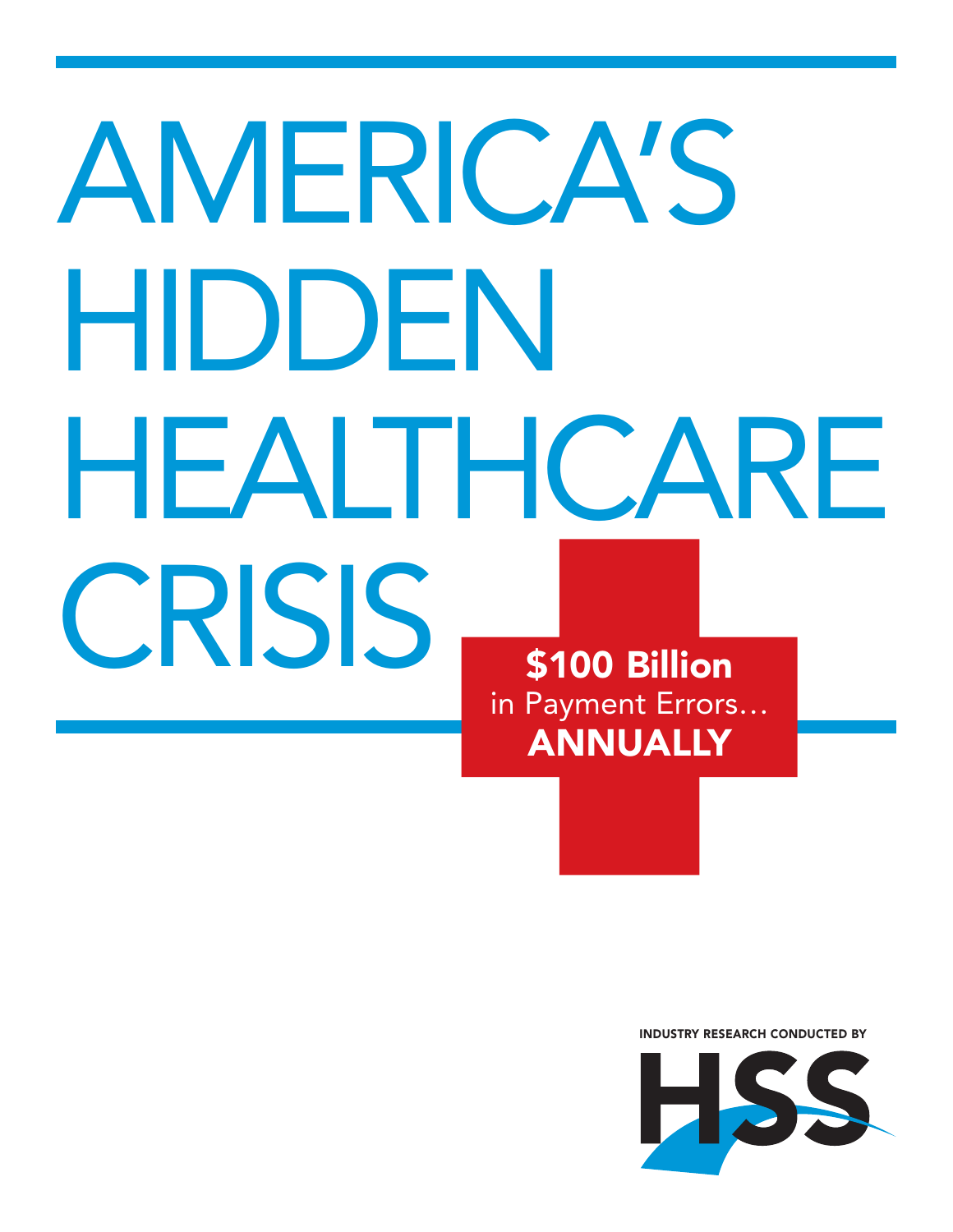# **TABLE OF CONTENTS**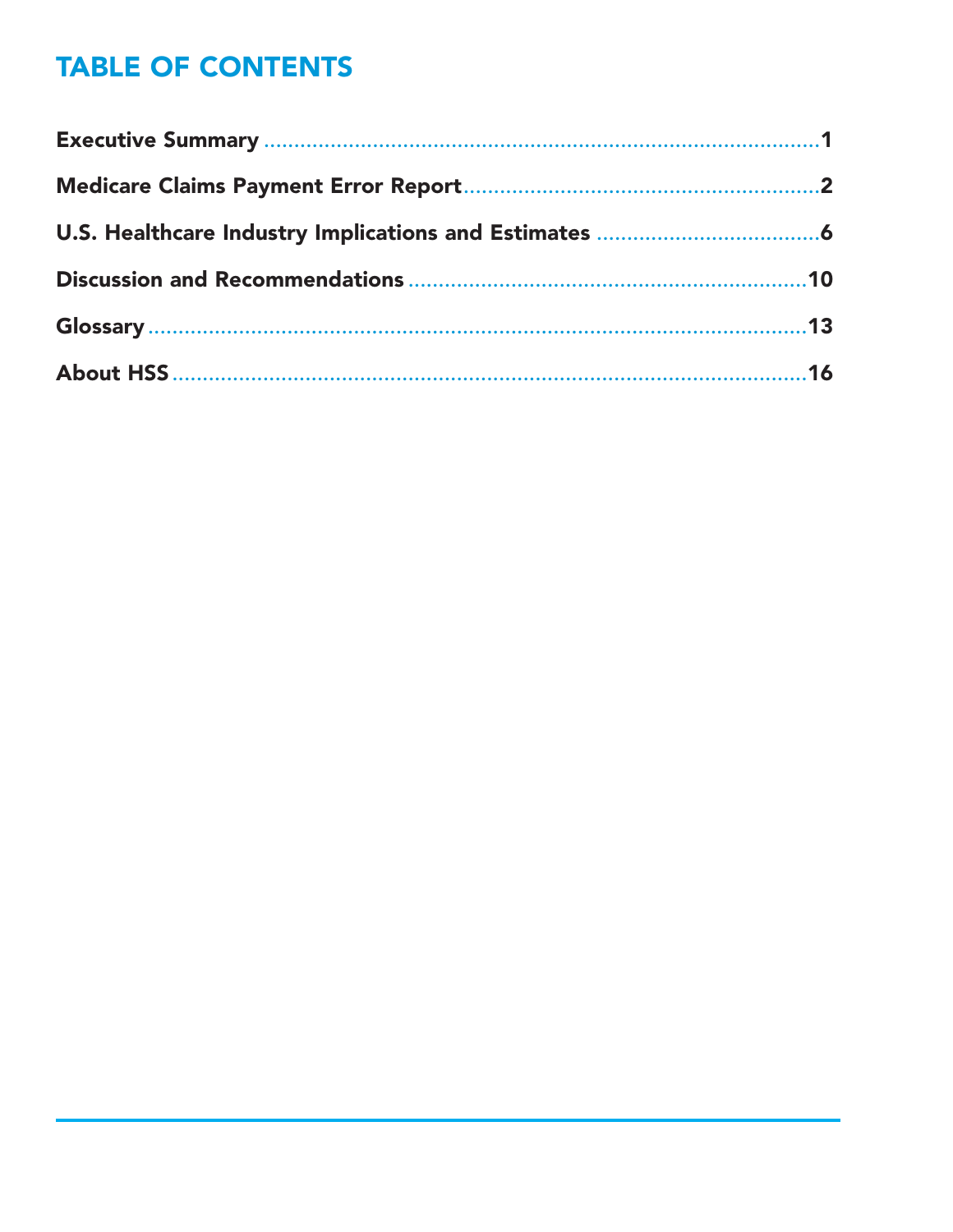# EXECUTIVE SUMMARY

Today's U.S. healthcare system is highly complex. Few people understand how the industry works "behind the scenes." In fact, most Americans are unfamiliar with even the fundamental business aspects of the U.S. healthcare system: how clinicians get paid for the care they deliver, and how private insurance companies and public programs like Medicare pay for these services. Even for people working within the industry, the complexities of medical coding and reimbursement often leads to confusion, misunderstandings, and errors.

This complex realm of medical coding and reimbursement faces a \$100-billion-a-year crisis. It is a crisis that affects every American's access to affordable healthcare, the nation's overall economy, and the solvency of the Medicare program. This crisis is the direct result of confusion, misunderstandings and errors relating to inexact medical coding and reimbursement practices. This confusion stems in no small part from convoluted and continuously changing Medicare regulations and the lack of time for the industry to assimilate those changes.

A recent study from the Centers for Medicare & Medicaid Services (CMS), "FY 2004 Improper Medicare Fee-for-Service Payment Report," documented a medical coding and reimbursement error rate of nearly 10% on payments made by the traditional Medicare program for services covered on a fee-for-service basis. But, the problem identified by this study is actually much bigger.

HSS estimates that these errors resulted in erroneous Medicare payments of \$30.4 billion in 2003 — with nearly \$29 billion in the form of overpayments. Extrapolating these findings to private insurance and state Medicaid programs, HSS projects that industry payment errors will range between \$88 billion and \$120 billion in 2005.

Operational inefficiencies within the healthcare industry result in substantial financial losses to healthcare organizations and consumers. In its report, CMS determined that 95% of payment errors involved overpayments. Although Medicare recently announced that it is taking steps to reduce these error rates, such cumulative, year-after-year losses substantially reduce the solvency of the Medicare program. Perhaps more importantly, these findings suggest an even larger crisis in the non-Medicare sectors where 75% of the healthcare expenditures occur.

This report:

- Reviews CMS' "FY 2004 Improper Medicare Fee-for-Service Payment Report," including the first (January 2005) update to the report;
- Analyzes the report's financial implications for the U.S. healthcare industry as a whole; and
- Provides recommendations for improving medical coding and reimbursement accuracy and efficiency.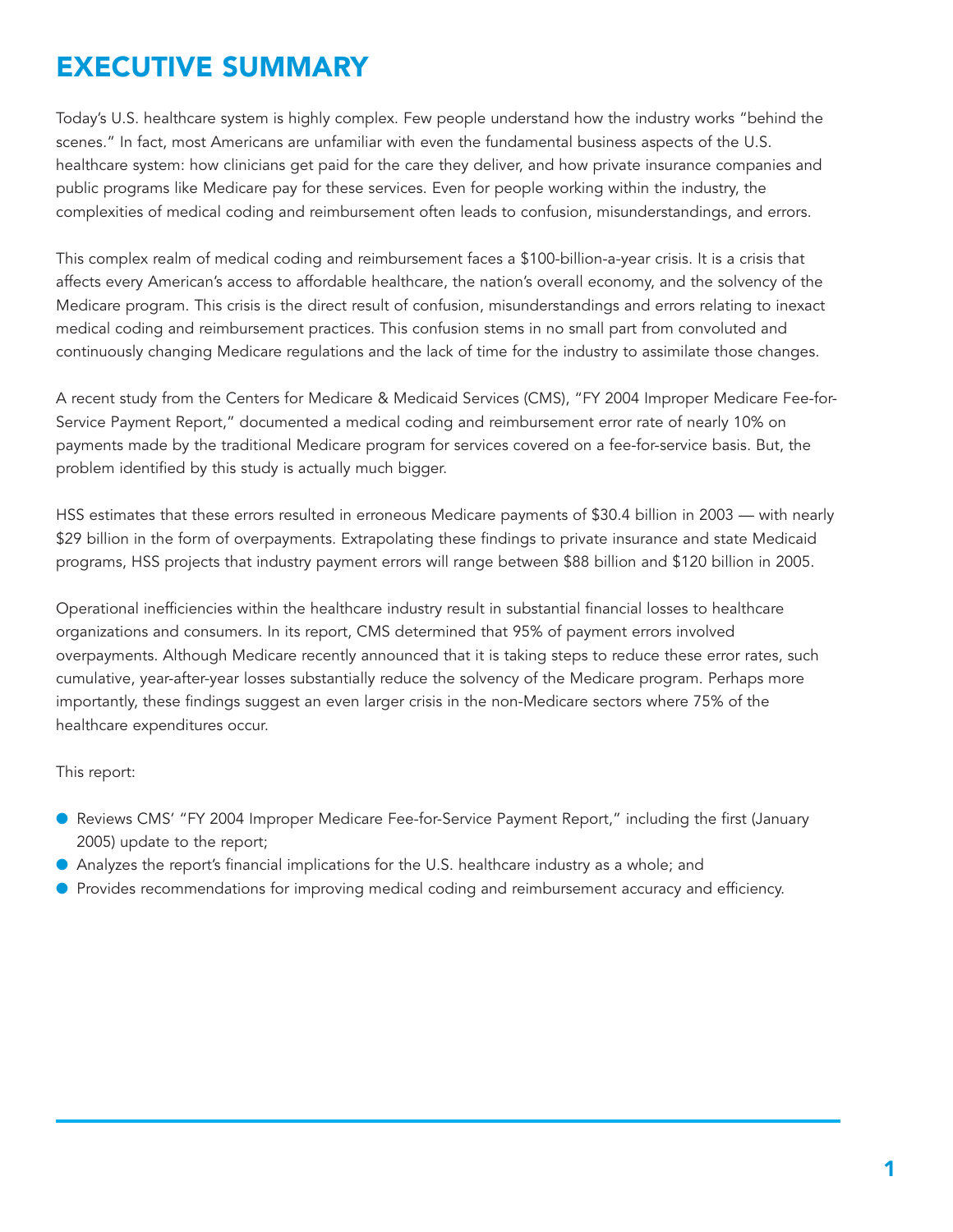# MEDICARE CLAIMS PAYMENT ERROR REPORT

In December 2004, CMS released its latest analysis of payment errors for the Medicare program. CMS determines error rates for fee-for-service (FFS) claims paid under the Medicare program annually. CMS pays providers serving Medicare beneficiaries either on a FFS basis or under managed care (capitation). The former requires a claims payment process to handle reimbursements to providers, and it is the accuracy of this process that is evaluated in CMS' "FY 2004 Improper Medicare Fee-for-Service Payment Report."

CMS analyzed three specific types of errors:<sup>1</sup>

- Insufficient Documentation The provider did not include pertinent patient facts (i.e., the patient's overall condition, diagnosis, and extent of services performed) when asked to support proper billing of the case.
- Lack of Medical Necessity Claims where the claim review staff identified enough documentation in the medical record to make an informed decision that the services billed to Medicare were not medically necessary.
- Incorrect Coding Providers use a standard coding system to describe diagnoses and procedures when they bill Medicare. For most of the coding errors, the medical reviewers determined that providers submitted documentation that supported a lower code than the code submitted ("upcoded" claims). However, for some of the coding errors, the documentation supported a higher code than the code submitted by the provider ("undercoded" claims).

Two additional general types of errors were also analyzed in the CMS report:<sup>2</sup>

- Non-Response Errors The provider did not submit any documentation to support the services provided. There were two types of non-response errors:
	- Nothing was received from the provider in response to a documentation request, and
	- The provider responded to a documentation request but did not provide a medical record to support payment of a claim.
- Other Errors Provider's claims did not meet benefit category requirements or other billing requirements.

To better understand the context and implications of the CMS report, it is useful to review the important role of medical record documentation, coding, and billing in the payment process for healthcare services. Thus, before we review the findings of the Medicare FFS error report, the next section provides a brief overview of these issues.

## The Importance of Documentation and Coding to Drive Billing

Healthcare providers are generally paid for their services in one of two ways: as services are provided (fee-forservice) to plan members, or under managed care arrangements where providers are paid a negotiated monthly fee to care for a population of plan members (capitation). In the latter situation, providers retain the financial responsibility of treating all patients, regardless of the number and types of services needed to treat them.<sup>3</sup>

Under capitation, providers retain nearly full financial responsibility and there are no service-related billing requirements. Thus, when members receive care, documenting (and coding) their overall condition, diagnosis, and extent of services performed is generally not required for the providers to get paid. At the time of service, the medical necessity of care is not a financial concern to anyone except the provider. All of these are very

<sup>1</sup> FY 2004 Improper Medicare Fee-For-Service Payment Report, pp. 17, 22, and 24.

<sup>2</sup> FY 2004 Improper Medicare Fee-For-Service Payment Report, pp. 20 and 26.

<sup>3</sup> Insurance premiums received by HMOs and other managed care organizations also are sometimes referred to as "capitation rates." However, very few HMOs<br>are direct providers of services. Most purchase healthcare services fo refers to the payments made to those providers and not to the insurance premiums received by the plan.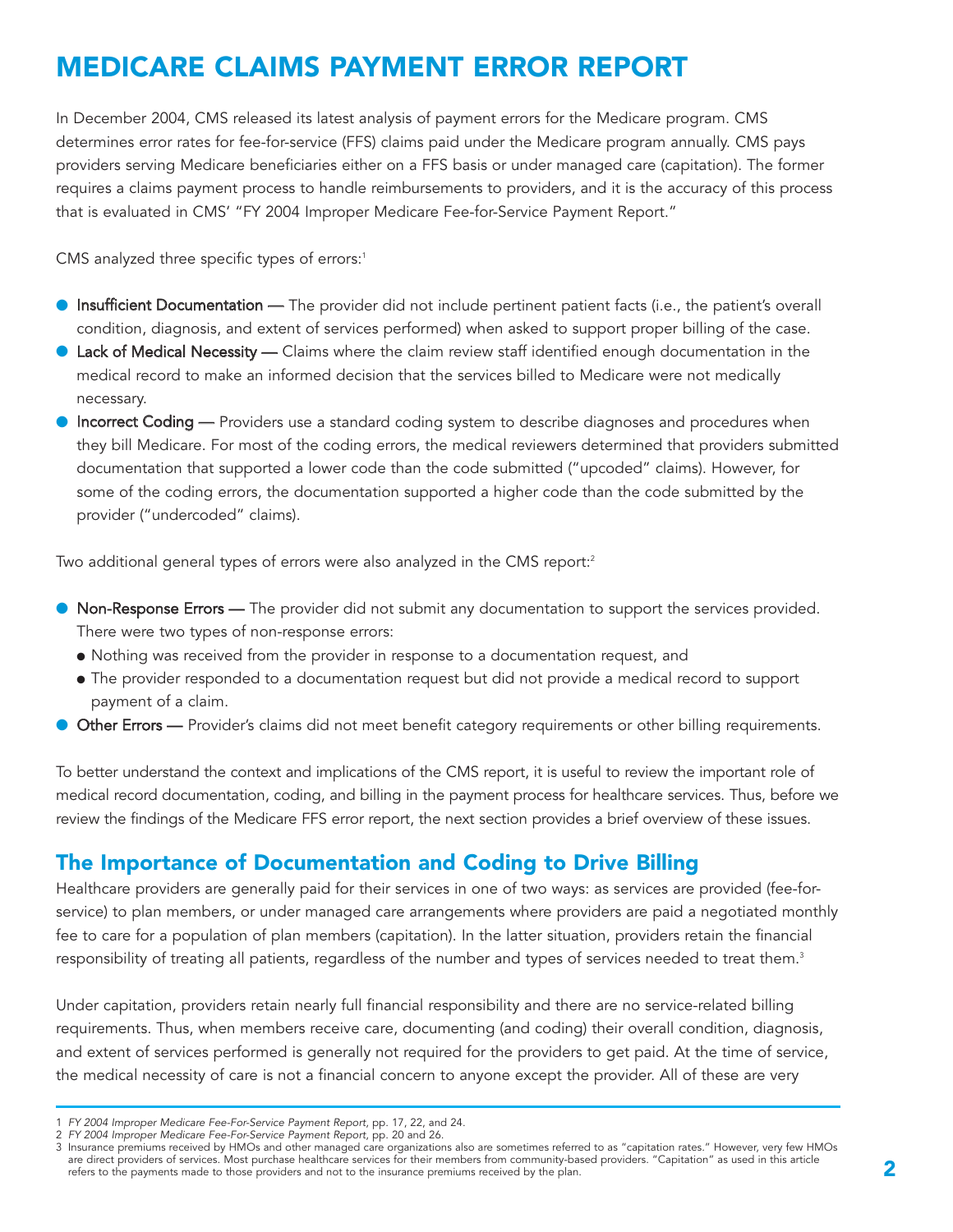important concerns, however, when the quality of care provided to plan members is evaluated. And from a financial perspective, the completeness and accuracy of this information is crucial to establishing fair capitation rates and adjustments in the future.

The world is much more complex under FFS reimbursement. Because payers retain most of the financial responsibility under FFS arrangements, they understandably require much more justification for services provided, and documentation of the patients' needs and the services performed. Depending on the complexity of the payment methods, the payer will require varying degrees of accurate and complete coding for appropriate payment calculations.

It is the variety and complexity of FFS payment methods that creates confusion, misunderstandings, and errors in the billing process and leads to significant payment errors. Generally, FFS approaches include (individually and combined):

- Percent-of-Charge (Discounted Charge) Methods that generally pay providers as services are rendered, without limits on the number of services provided or the intensity (expense) of those services.
- Fee Schedules Eliminate pricing discretion on the part of providers by establishing fixed prices for individual services. They also provide few financial incentives to constrain utilization.
- Per-Diems Represent a simple strategy to share responsibility with providers by limiting what is paid for each day. This creates the incentive for hospitals to control daily costs and utilization. Payers and providers typically negotiate daily payment rates for hospital stays based on the type of stay, i.e., medical/surgical, delivery and intensive care.
- Case Rates Shift even more responsibility to providers by establishing a bundled payment rate for all services needed to treat specific cases (e.g., labor and delivery, outpatient surgery cases). The obvious advantage of case rates is they encourage providers' ability to manage utilization and costs efficiently.
- Casemix-Adjusted Case Rates (e.g., DRGs, APCs) Can be applied to most types of admissions and visits and generally achieve the most equitable distribution of risk between providers and payers. In contrast, unadjusted case rates are usually limited to a handful of situations where a "one-size fits all" rate fairly compensates providers (case types with clinically well-defined patients and little variability in medical needs).

These payment methods vary considerably in complexity, and a provider typically must manage a combination of these approaches. This is complicated by the fact that providers deal with multiple payers, of which no two have the same array of payment approaches and schedules.

Despite their differences, the various FFS payment approaches do have a consistent requirement that patient care be medically necessary, and that medical records be properly documented and coded. It is the complexity, lack of clarity, and frequency of changes to the regulations governing these requirements that pose enormous challenges to the healthcare industry. Providers and payers alike rely on timely, accurate, and complete information for an efficient payment process.

Thus, it is clear that medical record documentation and the coding of the medical record are two critical components for managing claims payment between providers and payers. It is no surprise, then, that CMS has recognized the need to measure and address the unacceptably high payment error rates (and billions of dollars) documented in its report. What may be surprising to many is the magnitude of these errors across the entire U.S. healthcare system.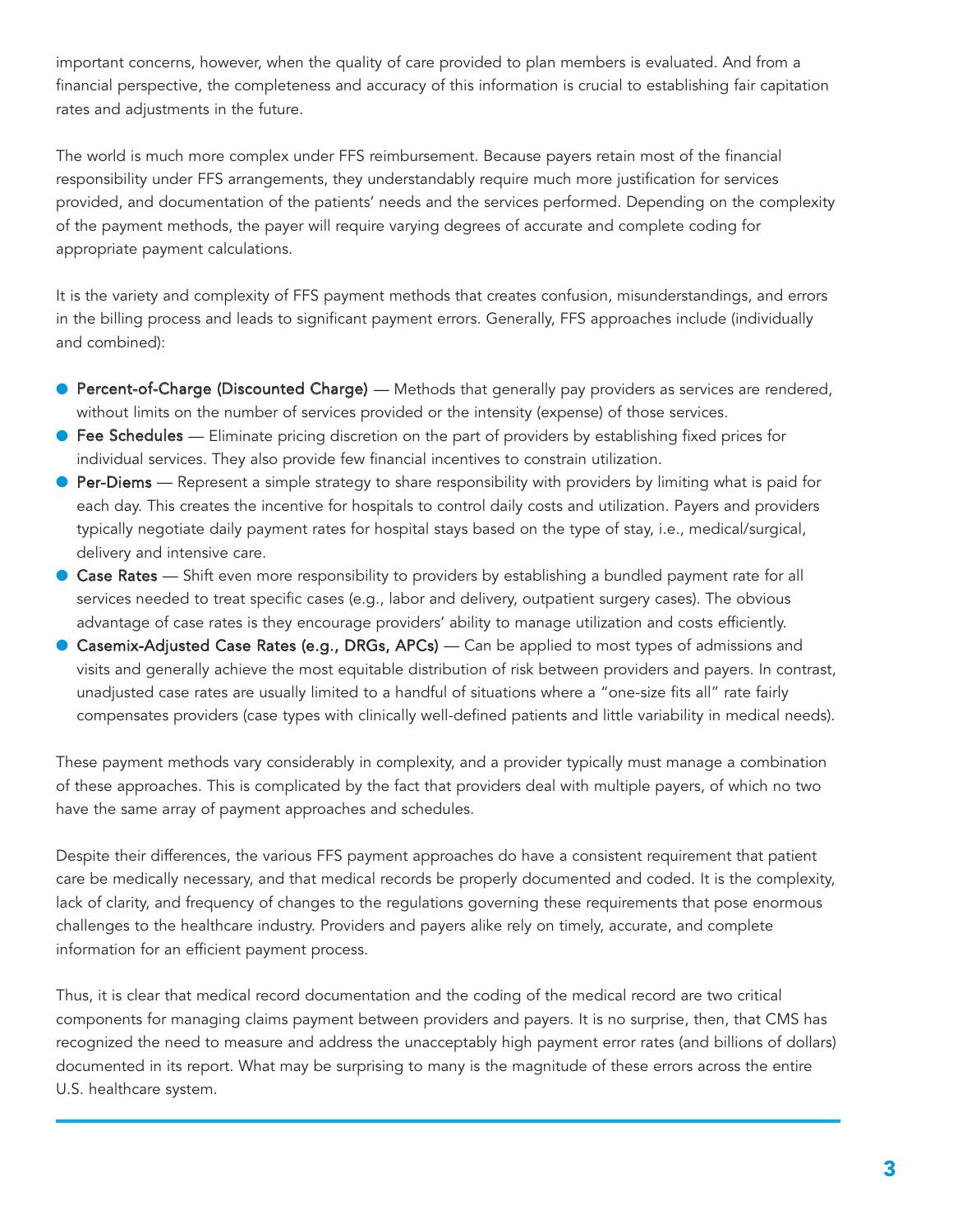## FY 2004 CMS Report on Medicare Payment Errors

In December 2004, CMS released its latest analysis of Medicare payment errors entitled "FY 2004 Improper Medicare Fee-for-Service Payment Report," and subsequently released its first scheduled update in January 2005. As documented in these reports, CMS contractors sampled 160,000 Medicare fee-for-service (FFS) claims and estimated payment error rates and related over- and underpayments to providers for the Medicare FFS program.

The study contractors reviewed FFS claims paid (primarily) during CY 2003, and CMS reported that \$213.5 B in FFS claims were paid during the timeframe of the study. CMS study contractors report<sup>4</sup> that, of the \$213.5 B, there were:

- \$18.4 B in overpayments (8.6%); and
- \$0.9 B in underpayments (0.4%).

Thus, CMS estimates that the total payment (gross) errors amounted to \$19.3 B, or 9.0% of all FFS payments in 2003. Putting these results in a broader perspective, we estimate<sup>5</sup> that these payment errors amount to an average of:

- \$23 for every Medicare FFS claim; and
- \$600 for every Medicare FFS beneficiary.

CMS reported the distribution of net payment errors (overpayments - underpayments) by type of error:

| <b>Type of Error</b>         | % of Errors |
|------------------------------|-------------|
| Insufficient Documentation   | 43.7%       |
| Non-Response Errors          | 29.7%       |
| <b>Medically Unnecessary</b> | 17.2%       |
| <b>Incorrect Coding</b>      | 7.7%        |
| Other Frrors                 | 1.6%        |

Applying this distribution to the 9.0% total (gross) error rate yields gross error estimates by error type as follows:

| <b>Type of Error</b>         | <b>Gross Error Rate</b> |
|------------------------------|-------------------------|
| Insufficient Documentation   | 4.0%                    |
| Non-Response Errors          | 2.7%                    |
| <b>Medically Unnecessary</b> | 1.6%                    |
| <b>Incorrect Coding</b>      | 0.7%                    |
| <b>Other Errors</b>          | 0.1%                    |

<sup>4</sup> January 05 Update to FY 2004 Improper Medicare Fee-for-Service Payment Report, CMS.

<sup>5</sup> Estimated using claim volume and beneficiary counts from CMS 2004 Statistics, available for download from CMS at www.cms.hhs.gov/researchers/pubs/CMSstatistics/2004CMSstat.pdf.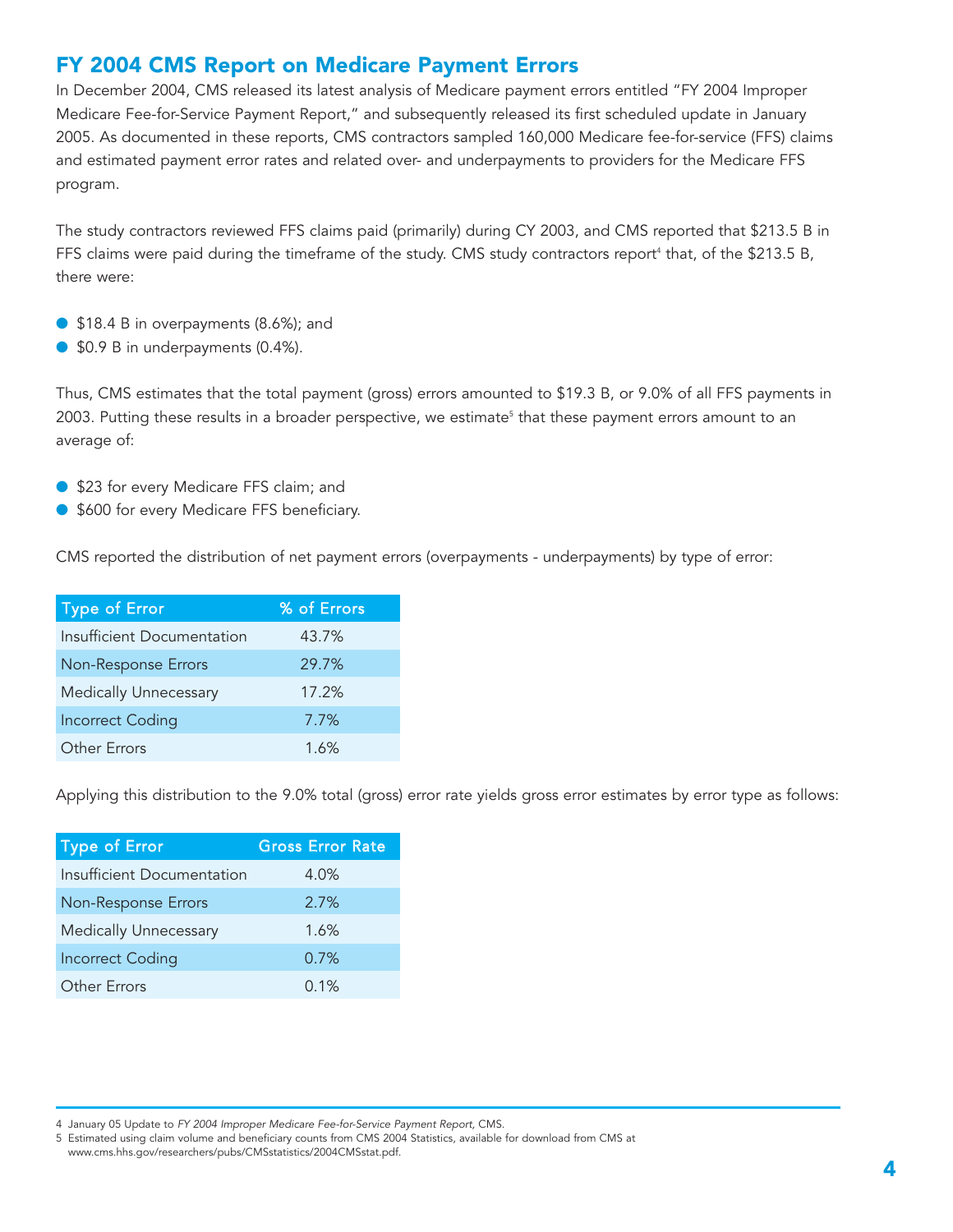## Corrective Actions Proposed by CMS

According to CMS, one of its performance goals for FY 2004 was to reduce the gross payment error rate to 5.6%.6 The gross error rate of 9.0% in its FY 2004 report is 60% higher than that target. In response to this shortfall, CMS has decided to work with its contractors to "implement aggressive efforts to lower the paid error rate" by:7

- Developing a tool that generates state-specific hospital billing reports to help analyze administrative claims data;
- Increasing and refining one-on-one educational efforts with providers found to be billing in error; and
- Developing projects with its vendors to address state-specific admissions necessity and coding concerns, as well as conducting surveillance and monitoring of inpatient payment error trends by error type.

CMS has also directed its vendors to:<sup>8</sup>

- **<sup>66</sup>**...develop local efforts to lower the error rate by developing plans that address the cause of the errors, the steps they are taking to fix the problems, and other recommendations that will ultimately lower the error rate;**"** and
- **"**…target for education and claims review those medically unnecessary services that are contributing to the high national paid claims error rate … and initiate aggressive educational campaigns.**"**

7 Ibid.

<sup>6</sup> FY 2004 Improper Medicare Fee-For-Service Payment Report, p. iv.

<sup>8</sup> FY 2004 Improper Medicare Fee-For-Service Payment Report, p. v.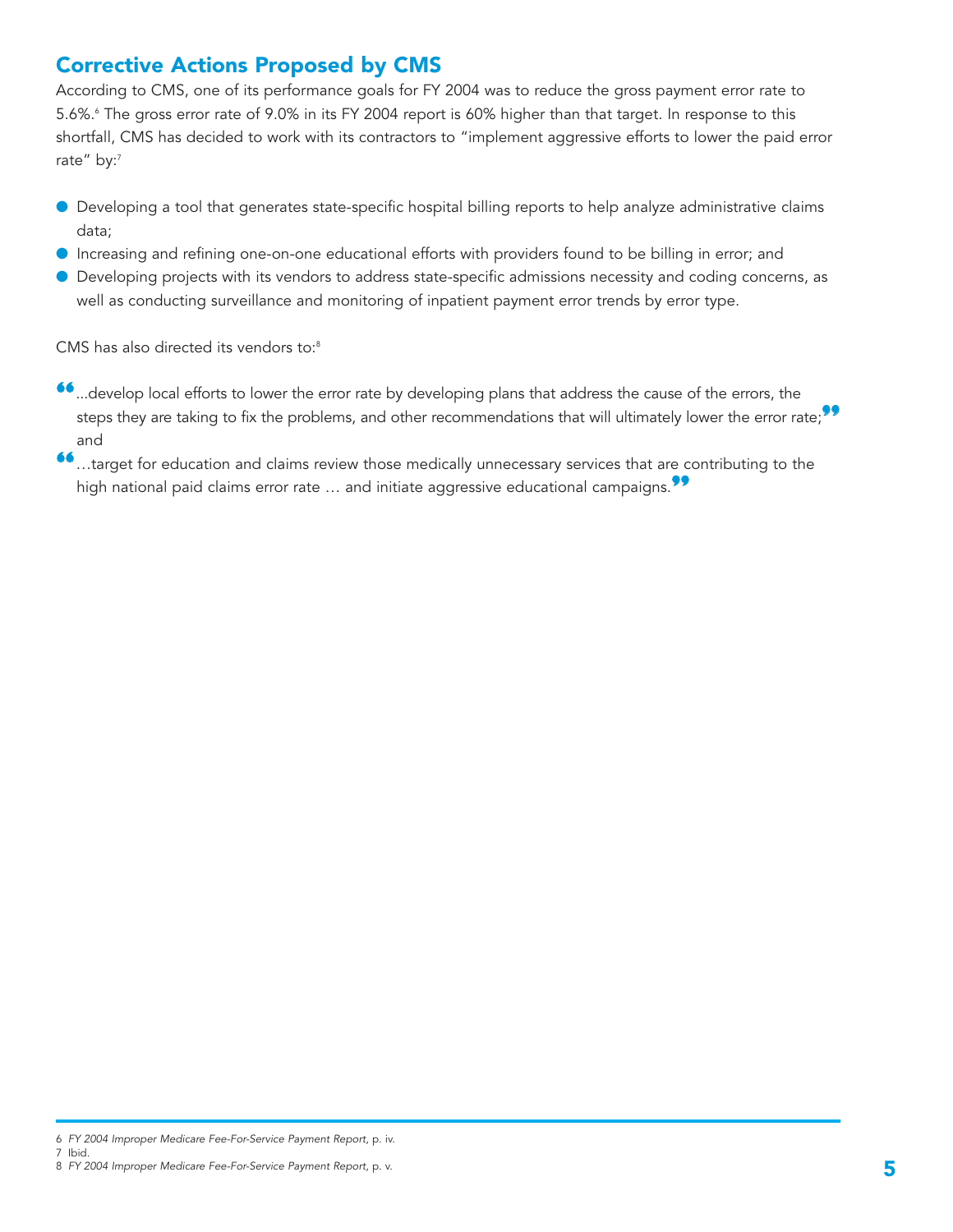## U.S. HEALTHCARE INDUSTRY IMPLICATIONS AND ESTIMATES

The Medicare FFS error estimate of \$19.3 B annually from the CMS report is a compelling number, but it is only the beginning of the story. The problems identified in this study extend further into the Medicare program and have even greater implications for other sectors of the healthcare industry, especially private insurance and state Medicaid programs. This section will use the results from the CMS report and estimate the system-wide implications.

## Broader Implications for Medicare

The CMS study described earlier focused exclusively on Medicare program payments for services covered under the traditional Medicare fee-for-service program. However, the problems identified in this study also affect other dimensions of the Medicare program. For instance, beneficiaries who are enrolled in traditional Medicare are responsible for significant portions of their own medical bills through various coinsurance and deductible requirements. To the extent that coding and reimbursement errors lead to excess program payments, they also inflate copayments paid by beneficiaries or their supplemental insurance carriers.

In addition, Medicare managed care (Medicare Advantage) payments are directly affected by these payment errors because Advantage payment rates are set based on Medicare FFS payment levels. Thus, Medicare's overpayment of FFS providers is built directly into its managed care program. Furthermore, Medicare managed care organizations are in turn at risk because, in many instances, these plans use the same reimbursement methods as traditional Medicare FFS.

Further analysis of the CMS study results suggests that payment errors for the entire Medicare program may be as high as \$30.4 B. This estimate is based on the following personal healthcare expenditures (PHE) data from CMS for CY 2003 $^{\circ}$ :

| <b>Type of Expenditure</b>                    | Amount      | % of Total |
|-----------------------------------------------|-------------|------------|
| Out-of-Pocket Payments                        | \$230.5 B   | 16%        |
| Private Health Insurance                      | \$518.7 B   | 36%        |
| Medicare                                      | \$274.9 B   | 19%        |
| Medicaid                                      | \$248.5 B   | 17%        |
| Other                                         | \$168.2 B   | 12%        |
| <b>Total Personal Healthcare Expenditures</b> | \$1,440.8 B | 100%       |

#### PERSONAL HEALTH EXPENDITURES, CY 2003

The difference between the \$274.9 B shown here and the \$213.5 B reported by CMS in its report is mostly due to the fact that the PHE Medicare expenditures are for FFS and managed care. CMS estimates that 86.6% of total Medicare benefits paid are FFS<sup>10</sup>, or \$238.1 B. The remaining \$24.6 B difference is likely due to the claim lag for claims occurring in the study timeframe, or other study design restrictions.

<sup>9</sup> Available for download from CMS at http://www.cms.hhs.gov/statistics/nhe/historical/t9.asp.

<sup>10</sup> From CMS 2004 Statistics, available for download from CMS at www.cms.hhs.gov/researchers/pubs/CMSstatistics/2004CMSstat.pdf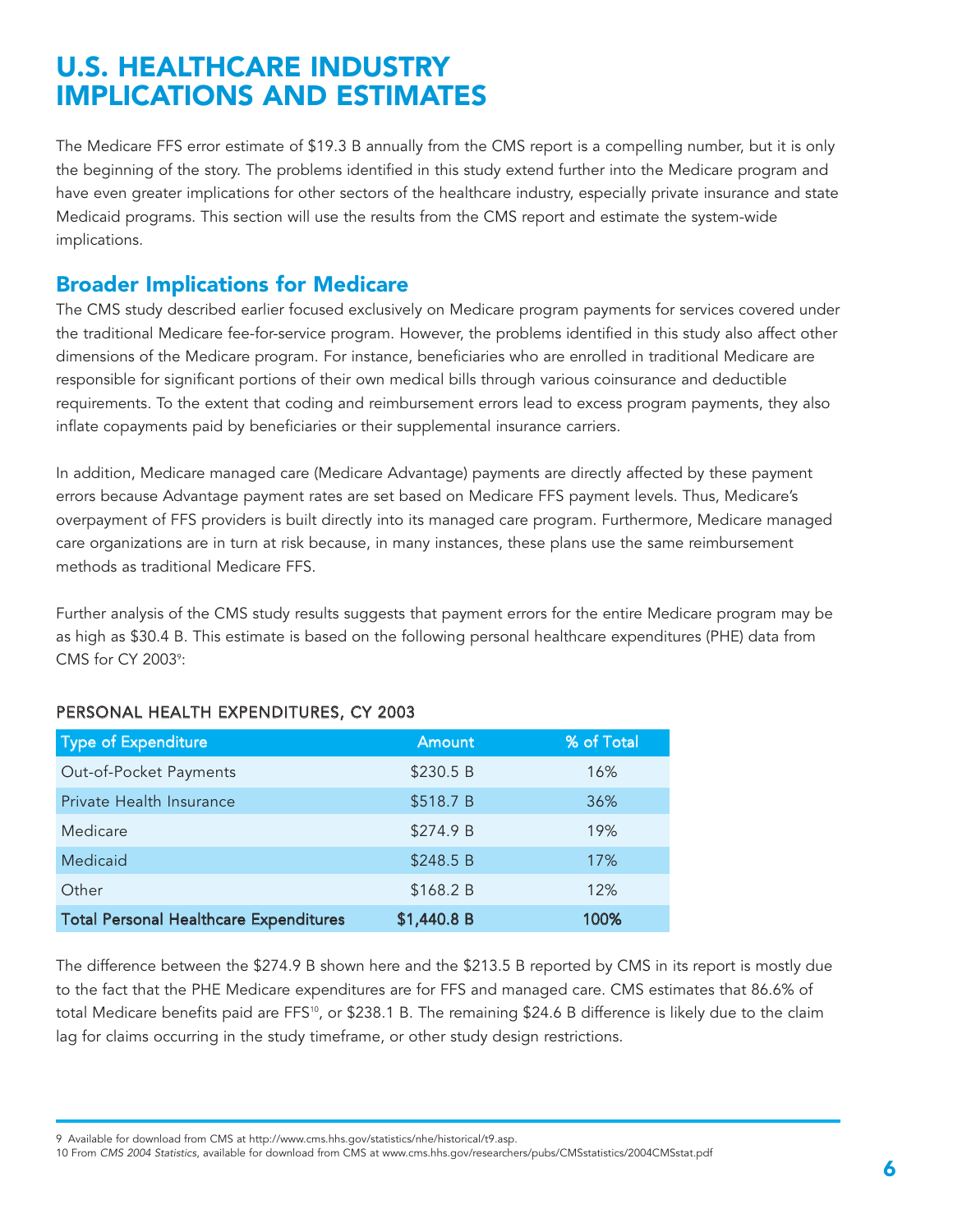We believe that applying half of the 9.0% payment error rate (4.5%) to Medicare managed care expenditures is a reasonable, conservative assumption. As discussed above, the Medicare Advantage program and its participating managed care organizations are directly affected by the erroneous documentation, coding and billing practices that are driving the 9.0% payment error rate on FFS payments.

Also noted above, it is important to take into account out-of-pocket (OOP) expenditures by Medicare beneficiaries and privately insured individuals. OOP expenses in the National Health Accounts consist of spending by uninsured individuals, spending by insured individuals for non-covered services, and copayments (coinsurance and deductibles) paid by insured individuals for covered services. Thus, they are also vulnerable to coding and payment errors and need to be recognized in any quantitative assessment of this problem.

For these reasons, HSS believes that the \$19.3B price tag estimated by CMS significantly understates the magnitude of the problem, even in the Medicare context. Using the CY 2003 PHE data described above, we estimated broader payment errors for the Medicare program as follows:

- Medicare estimated as FFS with and without managed care (MC): As mentioned above, the PHE estimate of Medicare FFS is \$238.1 B, and total Medicare — FFS & MC — is \$274.9 B.
- Medicare FFS and FFS & MC estimates included OOP expenditures: We proportionately split the PHE estimate of OOP (\$230.5 B) between Medicare and private health insurance:
	- 34.6% (\$274.9 B/(\$274.9 B + \$518.7 B)) to Medicare, or \$79.8 B; and
	- 65.4% to private health insurance, or \$150.7 B.
- Error rate assumptions: 9.0% for FFS and OOP expenditures, and 4.5% for Medicare managed care.

Thus, as the table below shows, we estimate that payment errors for the entire Medicare program may be as high as \$30.4 B, nearly 60% above the initial CMS estimate.

| Model Scenario          | PHE.      | <b>Payment Errors</b> |
|-------------------------|-----------|-----------------------|
| Medicare FFS            | \$238.1 B | \$21.5 B              |
| Medicare FFS & MC       | \$274.9 B | \$23.2 B              |
| Medicare FFS w/ OOP     | \$317.9 B | \$28.7 B              |
| Medicare FFS & MC w/OOP | \$354.7 B | \$30.4 B              |

#### HSS ESTIMATED MEDICARE PAYMENT ERRORS

### U.S. Healthcare Industry Estimates

The Medicare program is the largest single source of payment for healthcare services in the United States, but it only accounts for about a quarter of all personal healthcare expenditures, taking into account Medicare-related out-of-pocket spending. We can approach the question of how large the potential magnitude of non-Medicare errors is by using an approach for Medicaid and private health insurance that is similar to that described above. In particular, we start with the 2003 PHE estimates:<sup>11</sup>

<sup>11</sup> Available for download from CMS at http://www.cms.hhs.gov/statistics/nhe/historical/t9.asp.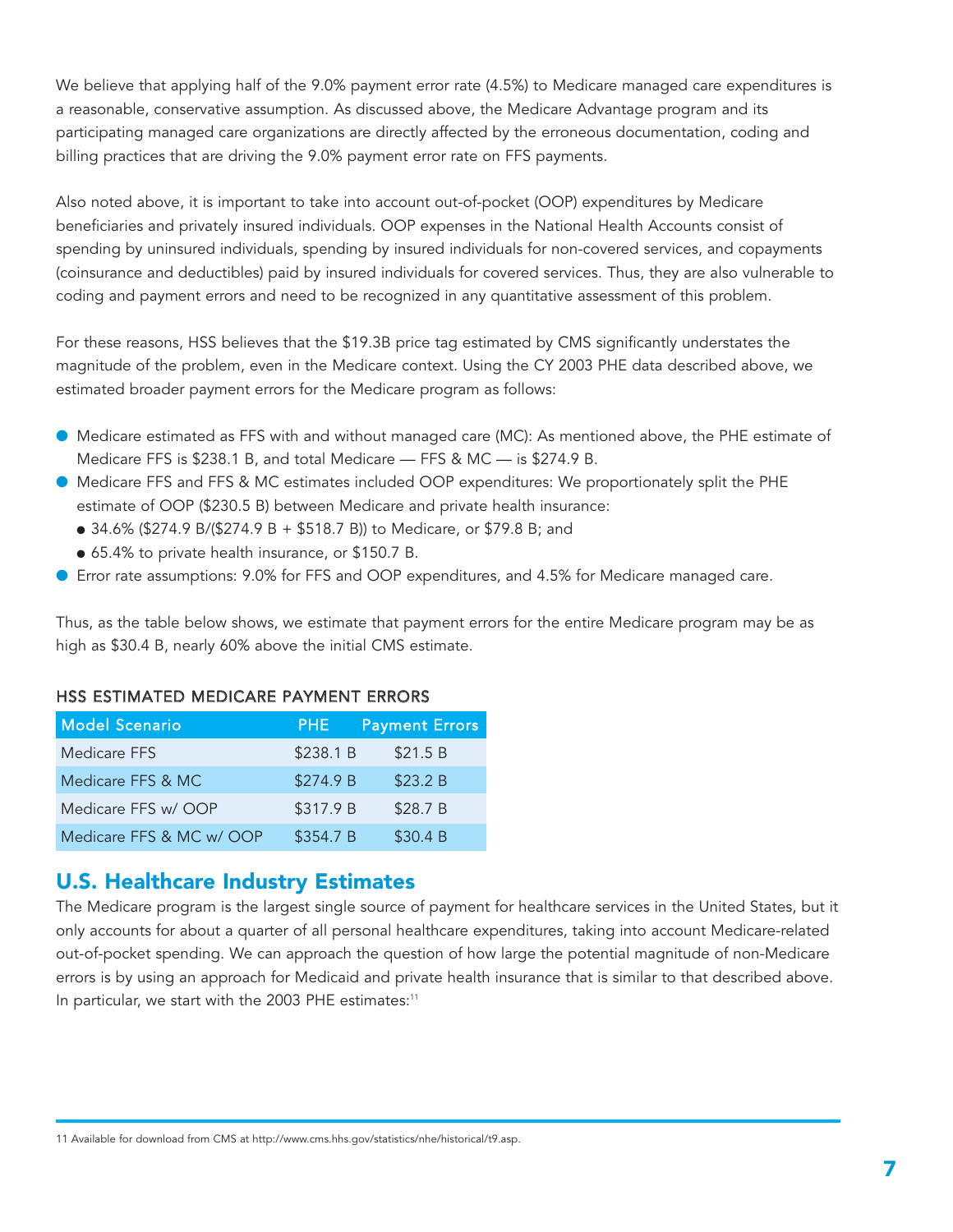#### PERSONAL HEALTH EXPENDITURES, CY 2003

| <b>Type of Expenditure</b>                    | <b>Amount</b> | % of Total |
|-----------------------------------------------|---------------|------------|
| Out-of-Pocket Payments                        | \$230.5 B     | 16%        |
| Private Health Insurance                      | \$518.7 B     | 36%        |
| Medicare                                      | \$274.9 B     | 19%        |
| Medicaid                                      | \$248.5 B     | 17%        |
| Other                                         | \$168.2 B     | 12%        |
| <b>Total Personal Healthcare Expenditures</b> | \$1,440.8 B   | 100%       |

and develop estimates of industry-wide payment errors by assuming that:

- 30% of private health insurance expenditures are associated with managed care
- 20% of Medicaid expenditures are associated with managed care arrangements
- 65.4% of OOP spending (\$150.7 B) is associated with services that are billed as if they were covered by private health insurance

Reasonable assumptions about error rates are somewhat problematic. Using the 9.0% error rate for FFS payment accuracy would assume that Medicaid and private insurance are as sensitive to medical record documentation and coding as is Medicare. In fact, the actual error rate will depend on the mix of payment approaches used by Medicaid and private insurance relative to Medicare. For example, because Medicare utilizes clinical coding into DRGs and APCs to a much greater extent than Medicaid and private insurance, Medicare payments are more sensitive to incorrect coding and documentation errors. To reflect this possibility, we modeled various assumptions and believe that 6% is a reasonable lower-end error rate assumption than the non-Medicare fee-for-service error rate. We assume that the error rate for managed care is similar to the 4.5% that we postulated for Medicare managed care.

These assumptions produce estimated, industry-wide payment errors (including Medicare from previous modeling above) that range between \$77 B and \$104 B in CY 2003:

| <b>Healthcare Sector</b> | PHE(w/<br>Allocated<br>OOP) | <b>Payment Errors</b><br>Assuming 6.0%<br><b>Non-Medicare</b><br><b>Error Rate</b> | <b>Payment Errors</b><br><b>Assuming 9.0%</b><br><b>Non-Medicare</b><br><b>Error Rate</b> |
|--------------------------|-----------------------------|------------------------------------------------------------------------------------|-------------------------------------------------------------------------------------------|
| Private Health Insurance | \$669.4 B                   | \$33.5 B                                                                           | \$53.4 B                                                                                  |
| Medicare                 | \$354.7 B                   | \$30.4 B                                                                           | \$30.4 B                                                                                  |
| Medicaid                 | \$248.5 B                   | \$12.8 B                                                                           | \$20.2 B                                                                                  |
| <b>Total</b>             | \$1,272.6 B                 | \$76.6 B                                                                           | \$104.0 B                                                                                 |

#### INDUSTRY-WIDE ESTIMATES OF PAYMENT ERRORS, CY 2003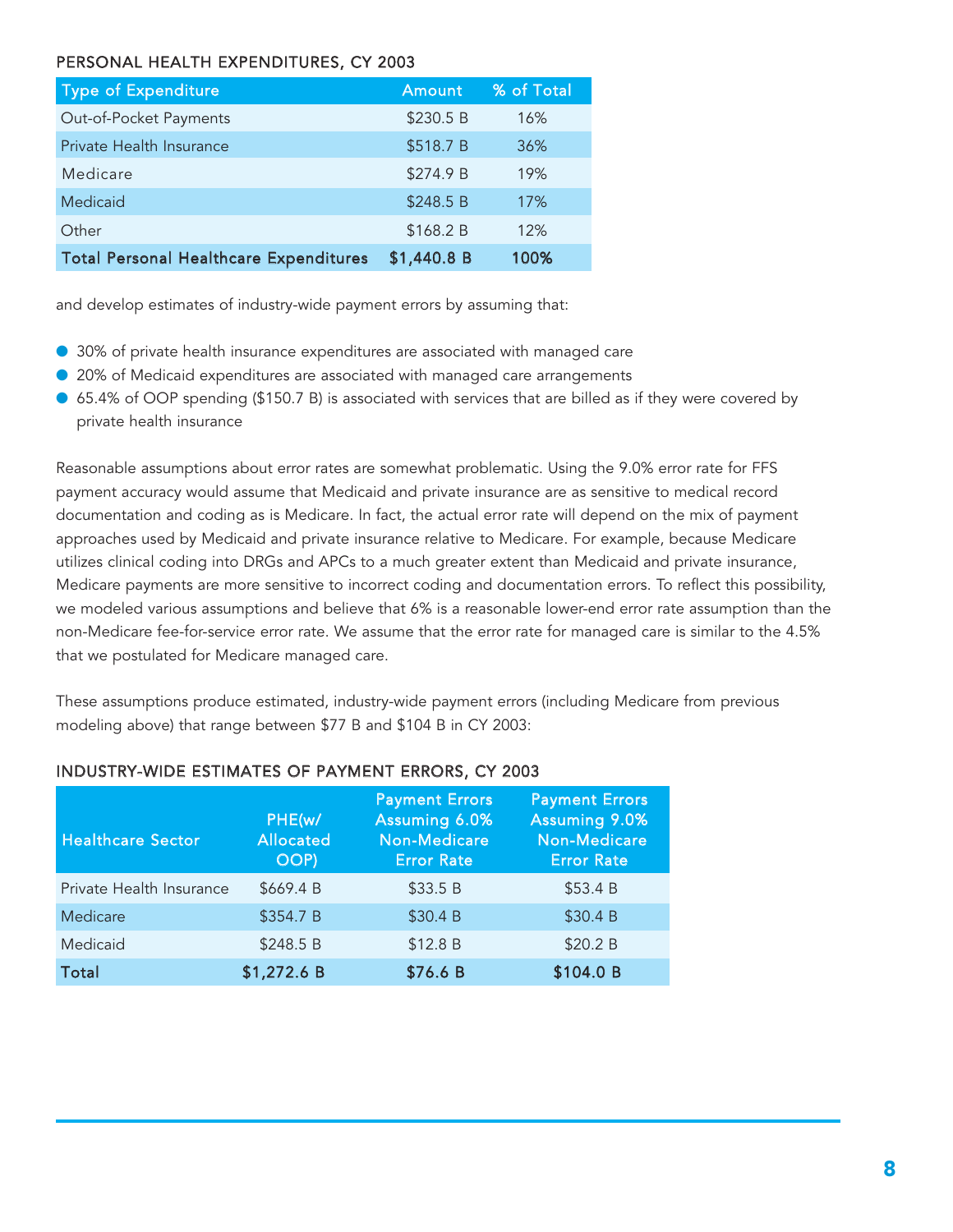We can also project industry-wide payment errors using CMS' 2005 PHE projections. As shown below, the more than 15% increase in personal health care expenditures that has taken place in the last two years translates directly into increases in the cost of these errors to the U.S. economy. Industry-wide error estimates for CY 2005 range between \$88 B and \$120 B:

| <b>Healthcare Sector</b> | PHE(w/<br>Allocated<br>OOP) | <b>Payment Errors</b><br>Assuming 6.0%<br><b>Non-Medicare</b><br><b>Error Rate</b> | <b>Payment Errors</b><br><b>Assuming 9.0%</b><br><b>Non-Medicare</b><br><b>Error Rate</b> |
|--------------------------|-----------------------------|------------------------------------------------------------------------------------|-------------------------------------------------------------------------------------------|
| Private Health Insurance | \$787.0 B                   | \$39.3 B                                                                           | \$62.8 B                                                                                  |
| Medicare                 | \$387.1 B                   | \$33.1 B                                                                           | \$33.1 B                                                                                  |
| Medicaid                 | \$297.8 B                   | \$15.3 B                                                                           | \$24.2 B                                                                                  |
| <b>Total</b>             | \$1,471.9 B                 | \$87.8 B                                                                           | \$120.1 B                                                                                 |

#### INDUSTRY-WIDE ESTIMATES OF PAYMENT ERRORS, CY 2005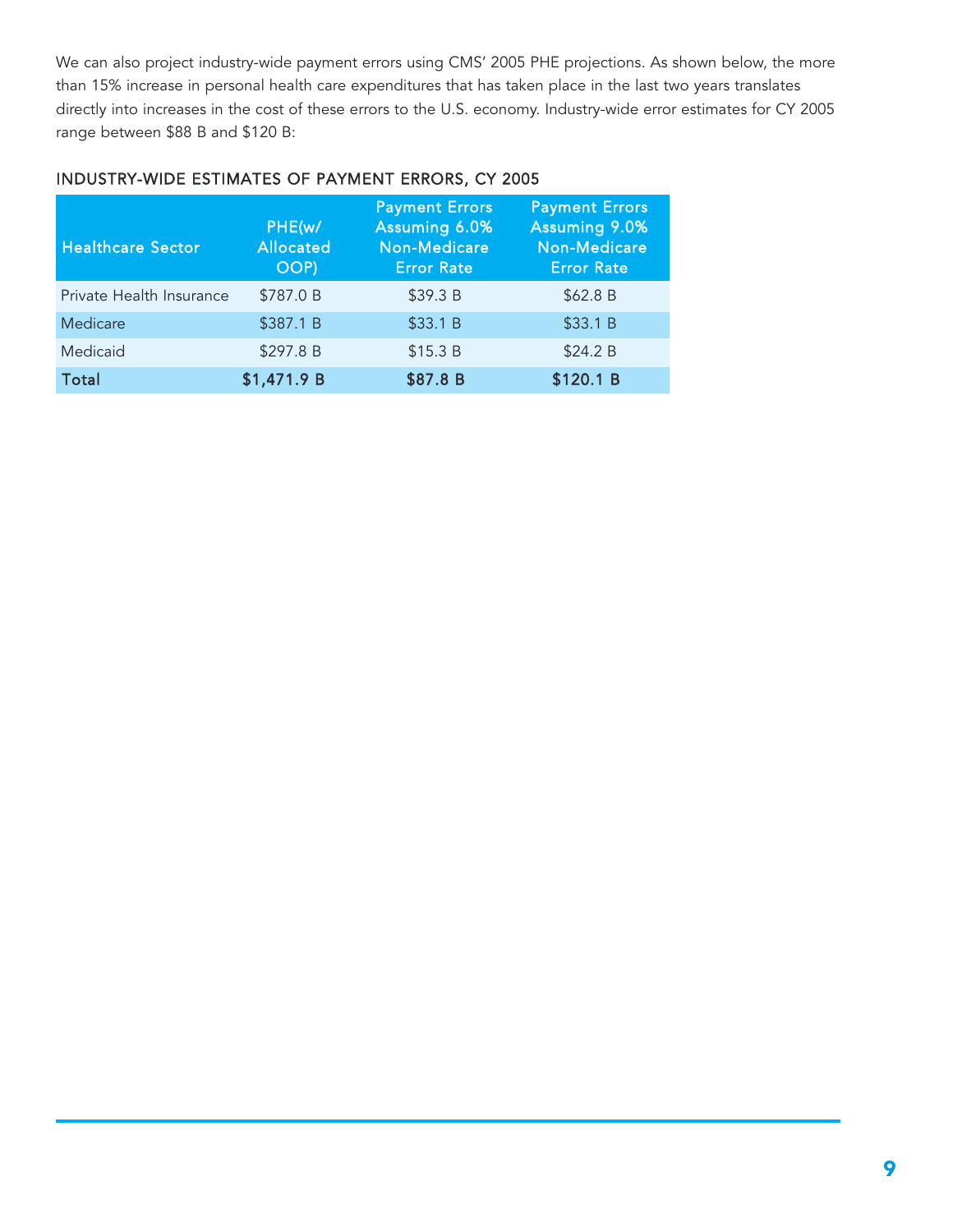# DISCUSSION AND RECOMMENDATIONS

The economic implications of these payment errors are far-reaching. Overpayments undermine the financial integrity of Medicare, Medicaid, and private insurance carriers; while underpayments compromise the bottom line of organizations that provide care. In the end, the losses from overpayments and underpayments increase the cost of care. Eventually, these increases affect American businesses by forcing them to pay insurance premiums that are higher than necessary to provide health coverage for employees. Finally, consumers are hurt by higher premiums, which reduce take-home pay, and larger deductibles, which decrease discretionary spending.

For its part, CMS recognizes that changes are necessary in the Medicare program. In response to its annual \$20 B payment error problem, CMS has proposed a series of "corrective actions" as discussed above. But narrowly focusing on Medicare, and ignoring the industry-wide \$100 B implications of these findings, is dangerously short-sighted and points to a key factor in this crisis.

CMS consistently ignores the enormous impact that its policy decisions and regulations have on the entire healthcare industry. CMS also does not seem to understand the operational challenges it creates on the healthcare system through the administration of its programs and how those challenges multiply when other payers follow Medicare policies in their own contracting and operations.

CMS readily acknowledges this myopia. For example, in response to public comments regarding its proposed Medicare DRG changes for FY 2005, CMS stated that:12

**"**Our mission in maintaining the Medicare DRGs is to serve the Medicare population… However, we acknowledge the Medicare DRGs are sometimes used to classify other patient populations. [But, we] advise those non-Medicare systems that need a more up-to-date system to choose from other systems that are currently in use in the country, or to develop their own modifications.**"**

In its final FY 2005 rule, CMS added:<sup>13</sup>

**<sup>66</sup>** Decisions about the use of DRGs in Medicaid are made by the states. As we stated previously, the primary focus of our updates to the Medicare DRG classification system is on changes relating to the Medicare patient population.**"**

It is unfortunate that CMS fails to acknowledge or take into account in its policy deliberations the fact that Medicare DRGs are the "gold standard" in the industry today for casemix-adjusting inpatient discharge payments to hospitals. Not only do many private insurers and state Medicaid programs use Medicare DRGs for payment, these DRGs are the linchpin for much of the utilization, cost, and quality review analyses used in the healthcare industry. Thus, like it or not, DRGs are at the center of the healthcare system's operational efficiency — from medical record documentation, coding, and billing to quality, compliance, cost, and utilization review.

The DRG classification system is but one of many areas where the Medicare program administration defines the operational rules in the industry today. The complexity and clarity of the Medicare system, and the process and timeliness of CMS updates to the system, have a direct impact on the operational challenges faced by essentially all payers and providers in the healthcare industry.

<sup>12</sup> Federal Register, Vol. 69, No. 96, p. 28210.

<sup>13</sup> Federal Register, Vol. 69, No. 154, p. 48971.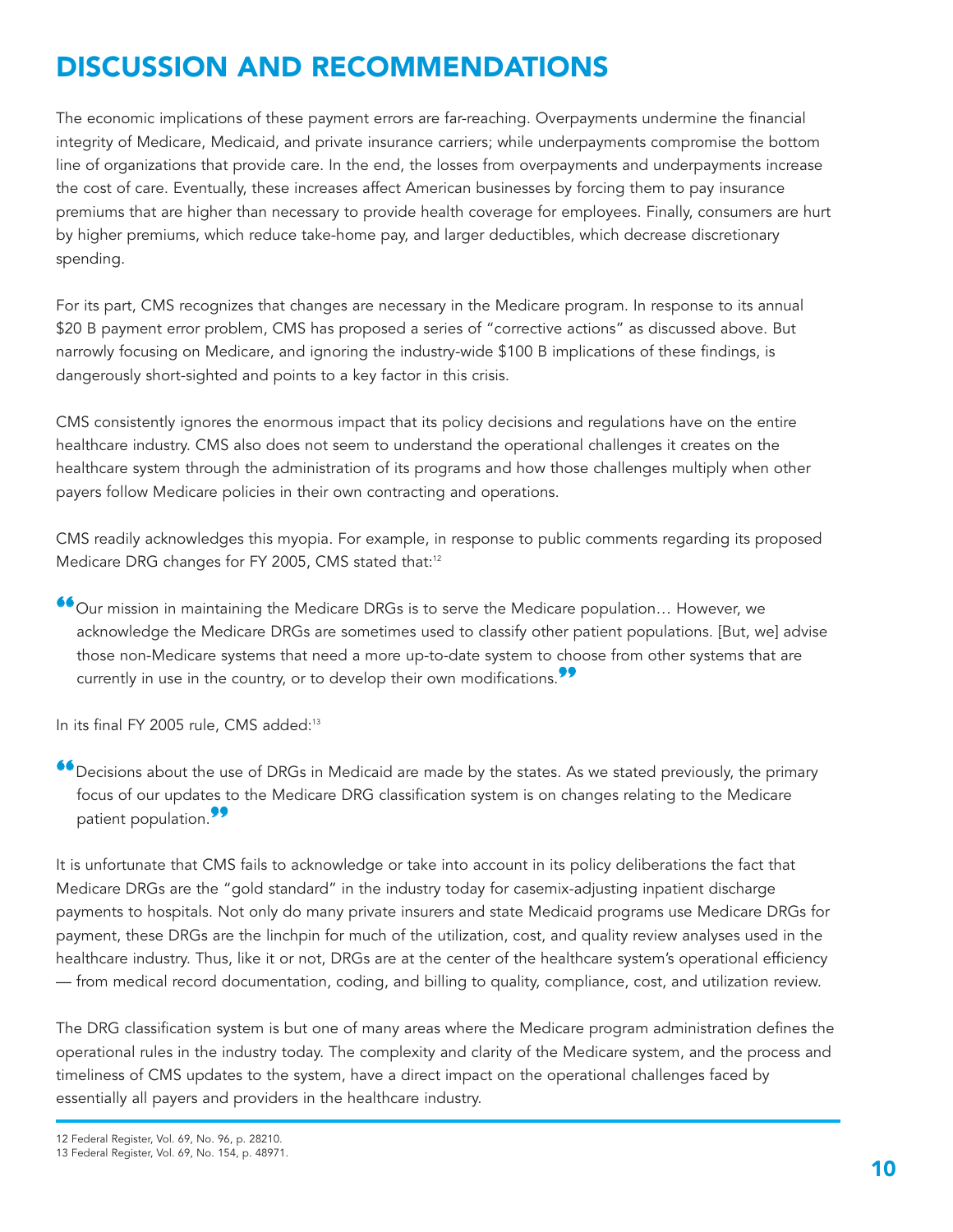## Recommendations

Overhauling Medicare and America's health system has been a hot political and ideological topic for the past decade. And there continues to be an expectation that technological implementations will go a long way to correct this nation's ailing health system. However, the technologies being considered - electronic medical records, electronic prescribing, computerized physician order entry, and others - are complex and expensive systems that will take billions of dollars to purchase and years to implement on a nationwide scale. The benefits of these technologies are potentially huge but the realization of these benefits is a long way off.

More importantly, many of these technological solutions do not directly address the medical coding and reimbursement errors that are identified in the CMS report, much less the industry-wide problems they reflect. Even if these technological solutions were implemented in a timely and efficient manner, the industry would still continue to rack up hundreds of billions of dollars in losses each year due to coding and reimbursement errors.

While the industry is enamored with the promise of exciting new technologies, there is little focus on the decaying infrastructure within the core administrative systems at most healthcare providers. Twenty years ago hospitals replaced their core administrative technology, on average, every seven years. That cycle has stretched to 10 years and beyond. Many hospitals continue to use technology developed in the 60s and 70s. Managing a business as complex as healthcare with 10-plus year old technology is a recipe for exactly the problems discussed herein. Providing incentives to providers to adopt new administrative technology at a faster pace is a prerequisite to solving this problem.

Medical coding and reimbursement errors are tangible problems that require practical solutions. While some of these solutions may be supported by technology, the solutions themselves are not necessarily technologydriven. For example, revising the CMS regulatory update cycle to give health insurers and providers sufficient time to react and implement new regulations that change dozens of times throughout the year is a policy decision rather than a technology decision. CMS' frequent changes to regulations, and the minimal time that is often given before the regulations take effect, plays a substantial role in increasing medical coding and reimbursement errors. Hospitals and payers alike simply cannot assimilate the knowledge to effectively operationalize regulatory changes given the current CMS update policy.

Improving medical coding and reimbursement processes is another key opportunity area. Confusing regulations create an incentive for healthcare providers to undercode as a strategy to avoid rejection of their medical claims, which delays payment. This strategy enables healthcare providers to receive payment quicker and maintain positive cash flow, yet they are not paid for all the care that they deliver. In contrast, health insurers need a way to validate and group the medical claims that they receive from health providers to prevent overpayments to health providers that make mistakes, or are overly aggressive in their medical coding practices to increase the dollar amount of payments.

Increasing efficiency in deploying regulatory updates at health insurers and provider organizations is becoming more and more important to the industry. The pace of regulatory changes has increased dramatically in recent years and organizations that do not efficiently deploy the regulatory content greatly increase their chance of errors and losses. For example, the update process typically poses a dilemma for hospitals as they wait for changes to be deployed. Holding claims causes cash flow problems, while billing claims with errors increases workflow (e.g., denials management) and raises compliance risk. Both scenarios serve to significantly increase the cost of healthcare.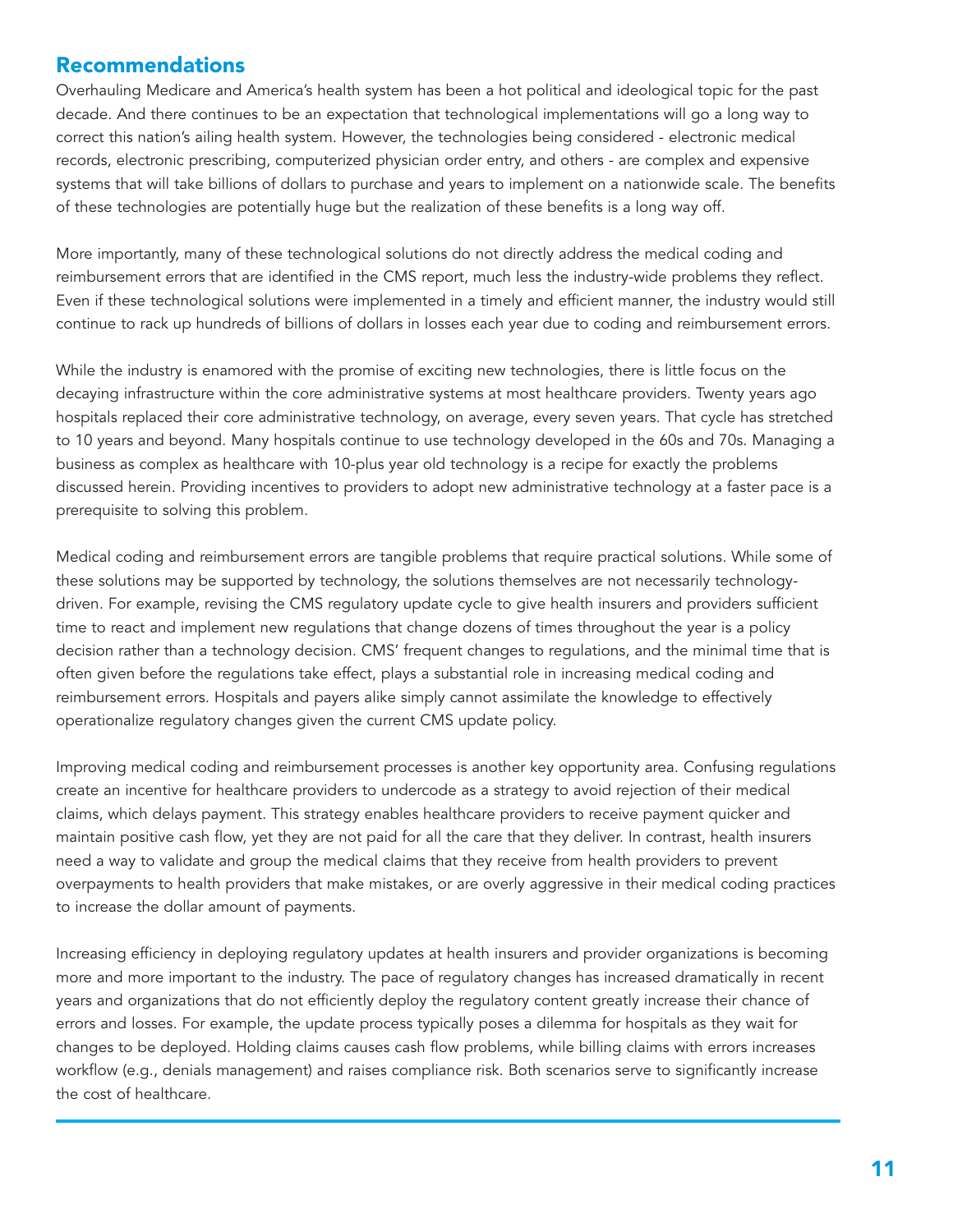Thus, healthcare information vendors and healthcare providers need to look for ways to streamline their own deployment and implementation processes. Fortunately, emerging technologies, such as Web Services, offer real opportunities to streamline the update process, to improve productivity, to reduce redundant software purchases and, in short, to achieve meaningful administrative simplification and savings. However, embracing those new technologies will take a real commitment on the part of IS vendors and hospitals alike.

In the end, no single solution is likely to resolve a problem that requires a collective response on the part of CMS, other government agencies, providers, payers, and IT vendors. CMS needs to recognize and embrace its influence on the coding and billing practices of the entire industry. Payers should understand that they can save substantial money by streamlining contracting and claims processing practices that are often complicated, confusing and even downright arbitrary. At the same time, providers need to realize that complete and accurate coding and billing affect more than their bottom lines. They are essential to good patient care and to realizing the tremendous financial and clinical value available from emerging administrative technologies in the healthcare industry.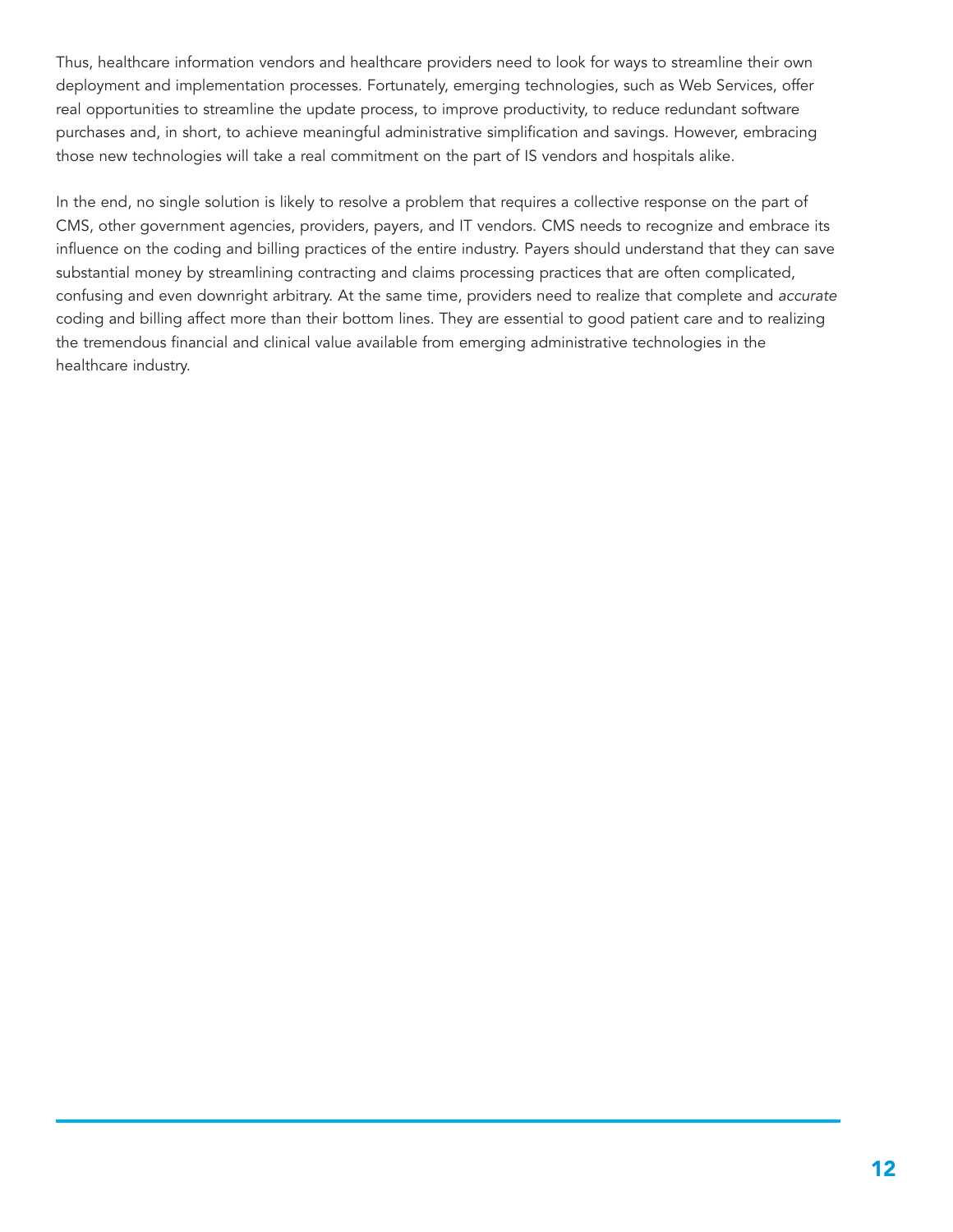# **GLOSSARY**

#### AMBULATORY PAYMENT CLASSIFICATION GROUPS (APCs)

A classification system that groups outpatient visits and procedures into payment categories for payment under the Medicare Outpatient Prospective Payment System (OPPS).

#### CAPITATION \*

A specified amount of money paid to a health plan or doctor. This is used to cover the cost of a health plan member's healthcare services for a certain length of time.

#### CENTERS FOR MEDICARE & MEDICAID SERVICES (CMS)

The federal agency within the U.S. Department of Health and Human Services (HSS) that administers the Federal Medicare program, and jointly administers the State Medicaid program. (Formerly known as the Health Care Financing Administration (HCFA)).

#### COMPUTERIZED PHYSICIAN ORDER ENTRY

Emerging computerized systems (primarily in hospitals) designed to reduce medical errors and improve quality by replacing paper-based physician ordering. These automated systems are typically linked with medication error prevention software and decision-support systems.

#### DIAGNOSIS-RELATED GROUPS (DRGs) \*

A classification system that groups patients according to diagnosis, type of treatment, age, and other relevant criteria. Under the prospective payment system, hospitals are paid a set fee for treating patients in a single DRG category, regardless of the actual cost of care for the individual.

#### ELECTRONIC MEDICAL RECORDS

The developing technology intended to provide a computer-based medical record containing most of the clinical information contained in the patients' paper-based medical records. For use by providers and health plans, this electronic health record will provide real-time access to patients' medical information.

#### ELECTRONIC PRESCRIBING

The developing technology for providers to enter a patient's medical prescription in a computer and then electronically transmitting the prescriptions to their pharmacist. Electronic prescribing tools are expected to provide a wealth of information used to support efficient management of pharmaceutical reimbursement and patient care.

#### FEE FOR SERVICE

The method of paying medical providers as services are provided, typically using fee schedules and discounts on charges.

#### FISCAL INTERMEDIARY \*

A private company that has a contract with Medicare to pay Part A and some Part B bills.

#### GROUPING

The process of classifying patients (typically using computer software applications) into clinical groups used for payment (e.g., DRGs, APCs).

#### MEDICAL CODING

The use of classification systems by providers and health insurers to identify diagnoses, procedures, and services provided to patients, based on information documented on the patient's medical record. The resulting medical coding information is used to determine provider reimbursement, and analyze utilization and quality of care.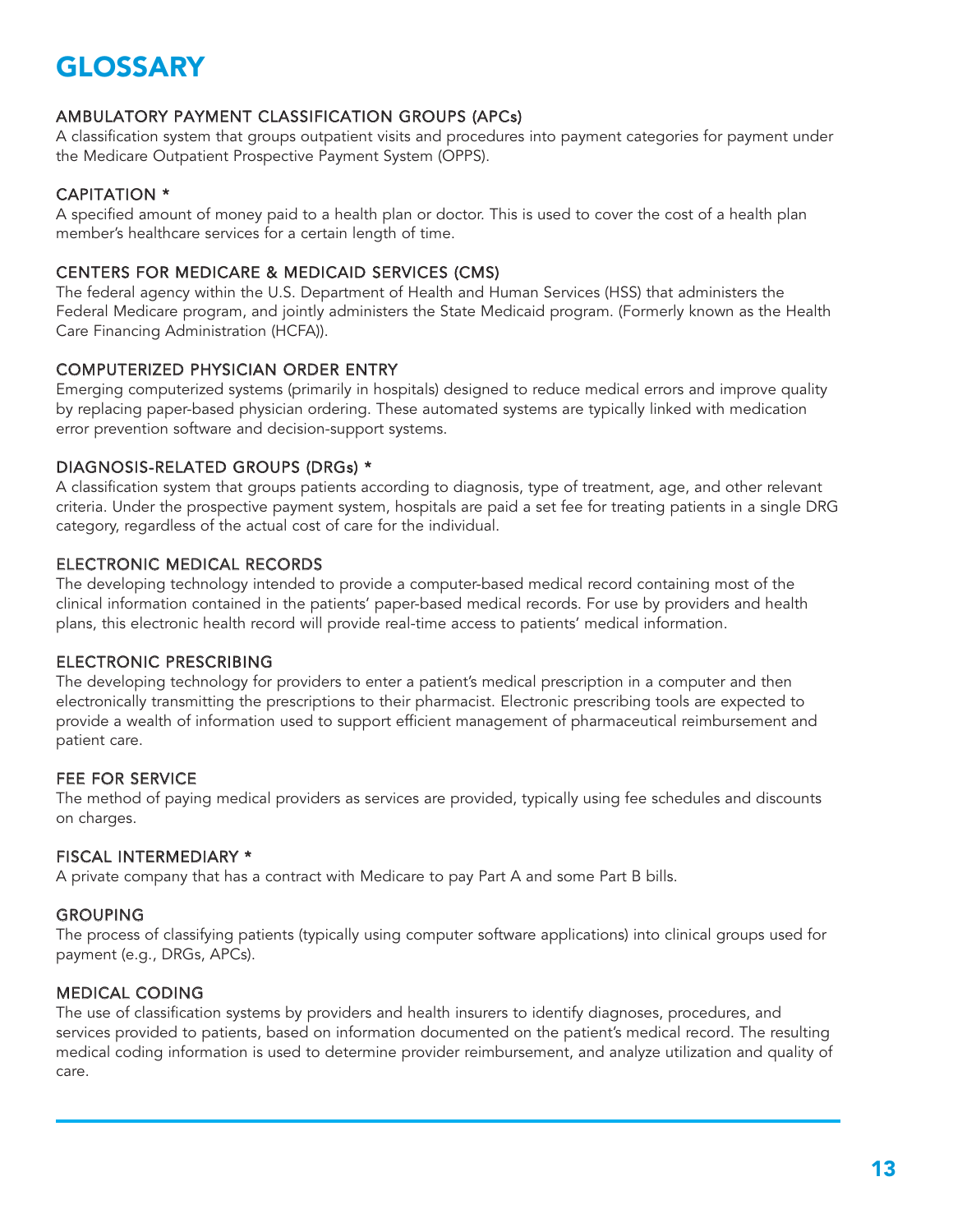#### MEDICALLY NECESSARY \*

Services or supplies that: are proper and needed for the diagnosis or treatment of your medical condition, are provided for the diagnosis, direct care, and treatment of your medical condition, meet the standards of good medical practice in the local area, and aren't mainly for the convenience of you or your doctor.

#### MEDICARE \*

Medicare is the national health insurance program for: people age 65 or older, some people under age 65 with disabilities, and people with end-stage renal disease (ESRD), which is permanent kidney failure requiring dialysis or a kidney transplant.

#### MEDICARE BENEFICIARY

One of roughly 40 million Americans receiving medical benefits under the Medicare program.

#### MEDICARE CONTRACTOR \*

A Medicare Part A Fiscal Intermediary (institutional), a Medicare Part B Carrier (professional), or a Medicare Durable Medical Equipment Regional Carrier (DMERC).

#### MEDICARE PART A \*

Hospital insurance that pays for inpatient hospital stays, care in a skilled nursing facility, hospice care, and some home health care.

#### MEDICARE PART B \*

Medicare medical insurance that helps pay for doctors' services, outpatient hospital care, durable medical equipment, and some medical services that aren't covered by Part A.

#### MEDICARE PART B CARRIER \*

A Medicare contractor that administers the Medicare Part B (Professional) benefits for a given region.

#### OFFICE OF INSPECTOR GENERAL (OIG)

The Federal agency within the U.S. Department of Health and Human Services (HHS) responsible for the integrity of HHS programs, as well as the health and welfare of the beneficiaries of those programs.

#### OVERCODED — see upcoded claims

#### PERSONAL HEALTH EXPENDITURES

Direct consumption of healthcare goods and services provided by hospitals, physicians, and other suppliers of medical care services and equipment.

#### PRIVATE INSURANCE

Non-governmental (commercial) health insurance purchased by employers for their employees, or purchased directly by consumers. Also includes supplemental insurance purchased to pay for services not fully covered by government insurance programs.

#### PROSPECTIVE PAYMENT SYSTEM (PPS) \*

A method of reimbursement in which Medicare payment is made based on a predetermined, fixed amount. The payment amount for a particular service is derived based on the classification system of that service (for example, DRGs for inpatient hospital services).

#### REIMBURSEMENT

Payments made to providers by insurance programs (government and commercial) to pay for medical services provided to their beneficiaries.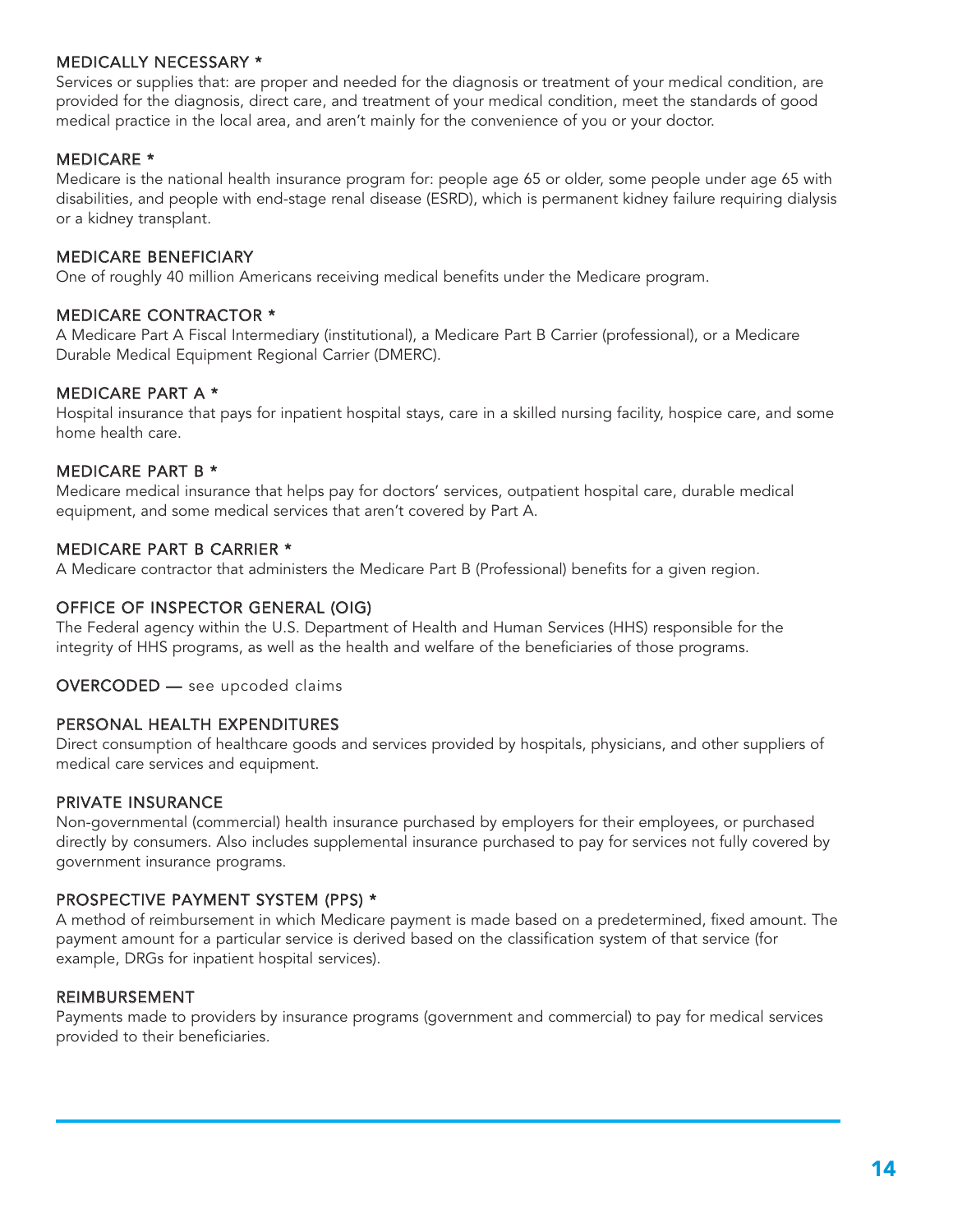#### REJECTION OF MEDICAL CLAIMS

The refusal, on the part of an insurance program, to pay for a medical claim due to the providers' failure to follow billing rules regarding, for example, documentation, medical necessity, and coding errors.

#### UNDERCODED CLAIMS

Medical claims where the documentation in the medical record would support a higher medical coding than was submitted by the provider.

#### UPCODED CLAIMS

Medical claims where the documentation in the medical record would support a lower medical coding than was submitted by the provider.

\* Centers for Medicare & Medicaid Services (CMS) website, www.cms.hhs.gov.